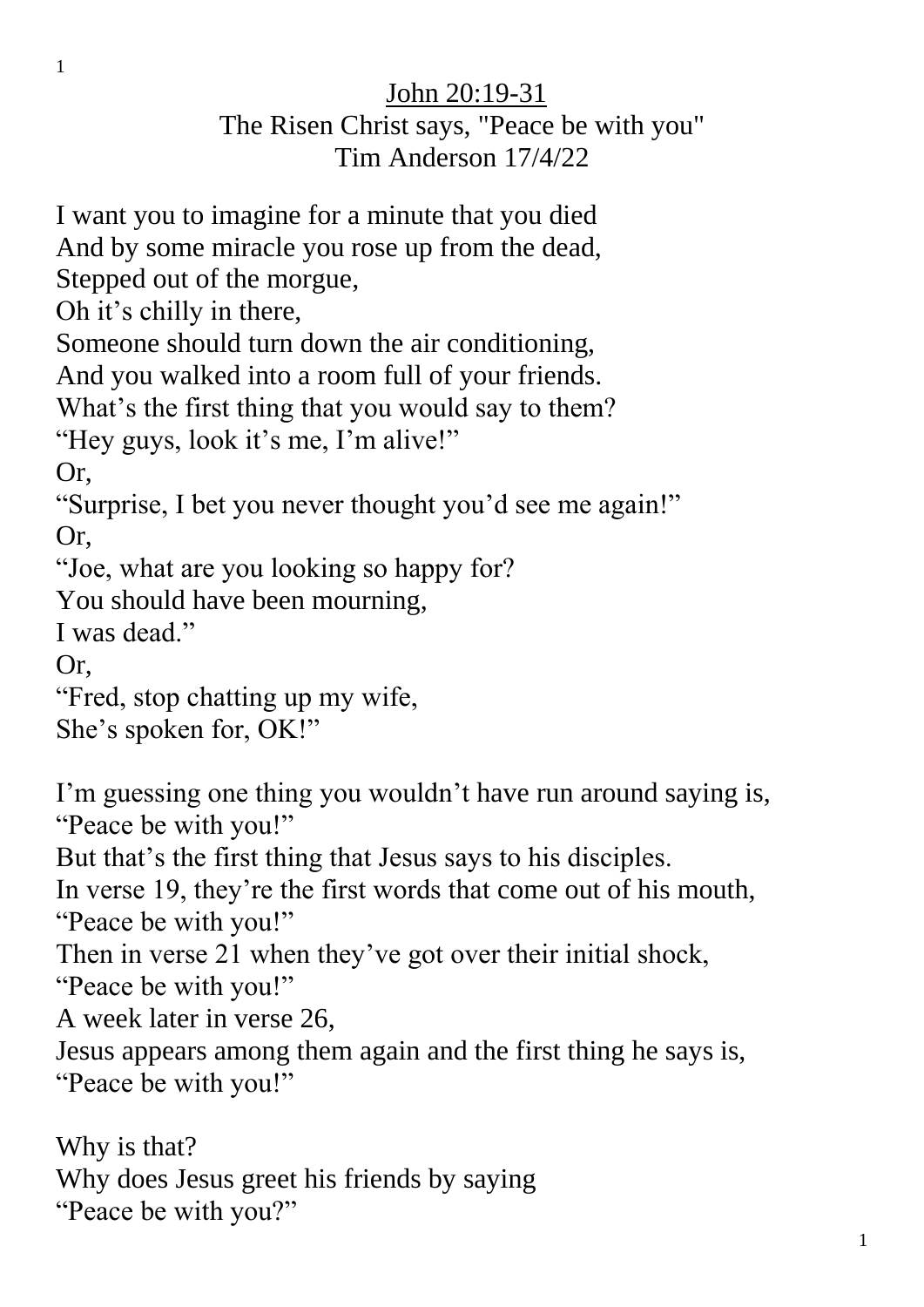$\mathcal{L}$ 

Is it because he was a good Anglican?

Anglicans are always stopping in the middle of our church services and saying,

"Peace be with you!" To each other.

No. I don't think Jesus was an Anglican.

Is it because he was a very spiritual person

and always greeted people like that?

No. There is no evidence in the Bible

that Jesus ever said "Peace be with you!"

Until he had died and risen again.

Was it because the disciples were really scared when they saw him,

And so Jesus said, "Peace be with you!" to calm them down.

No. The disciples were scared before they saw Jesus.

They were scared of the Jews.

They thought that seeing as how the Jews had executed their leader, They might be next!

But it says in verse 20 that when they saw Jesus,

They were overjoyed.

They were overjoyed and then Jesus said, "Peace be with you!" So why did Jesus say, "Peace be with you!"?

Let me read you something Jesus said to his disciples

earlier in John's gospel,

This is from chapter 14 starting at verse 25,

It's Jesus just before his death,

telling his disciples about how he's going back to the Father.

"All this I have spoken while still with you.

But the Counsellor, the Holy Spirit,

Whom the Father will send in my name,

Will teach you all things

And will remind you of everything I have said to you.

Peace I leave with you;

My peace I give to you."

So why did Jesus say, "Peace be with you!"? Because as part of Jesus returning to the Father,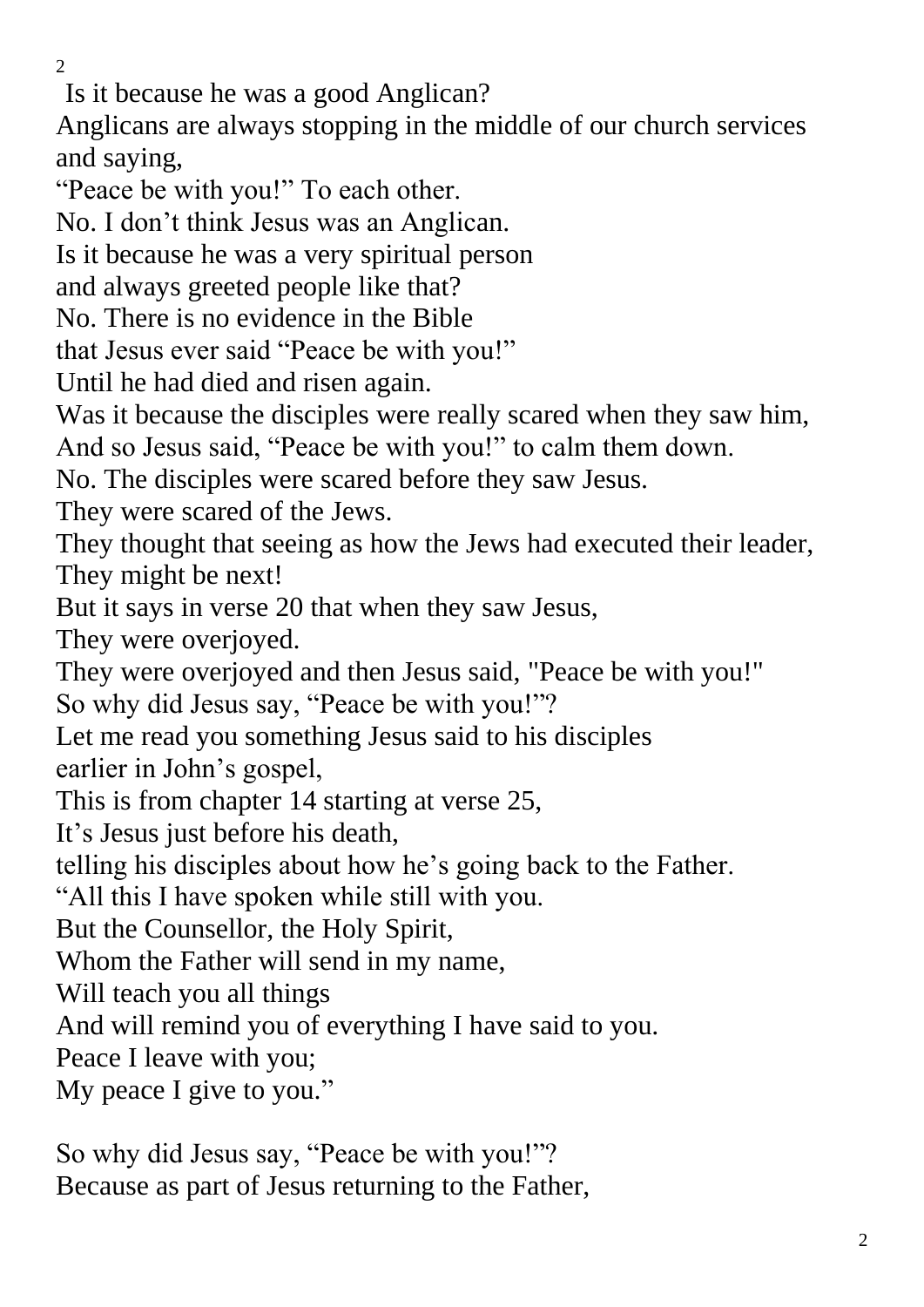He left two things behind for his friends. Number one - The Holy Spirit, who would live in us And number two - his peace. "Peace I leave with you; My peace I give you." So when Jesus says, "Peace be with you!" to the disciples after the resurrection, What he's really saying is, "Here's the peace that I promised that I would leave with you Back when I was talking with you at the last supper. I've done my job on earth now. I'm getting ready to go back to the Father. But here are the two things that I promised. "Peace be with you!" And then he breathed on them and said, "Receive the Holy Spirit." Now you might ask, Why did Jesus have to wait until after his death and resurrection to give his disciples his peace? Why couldn't he give them peace from the start? The reason is because it's Jesus death on the cross That made peace with God possible. Human beings were at war with God. God made us and he wanted us to live as his people. But we decided to ignore God and do things our own way. And we declared a state of war against our God. Like a little kid shaking his fist at a loving parent. Well our rebellion against God was so offensive to God, That a penalty had to be paid.

Christians call that rebellion against God sin.

Sin means ignoring God and choosing to live life your own way.

God says that the wages of sin is death.

Someone had to die because of our sin.

It was either going to be us or Jesus: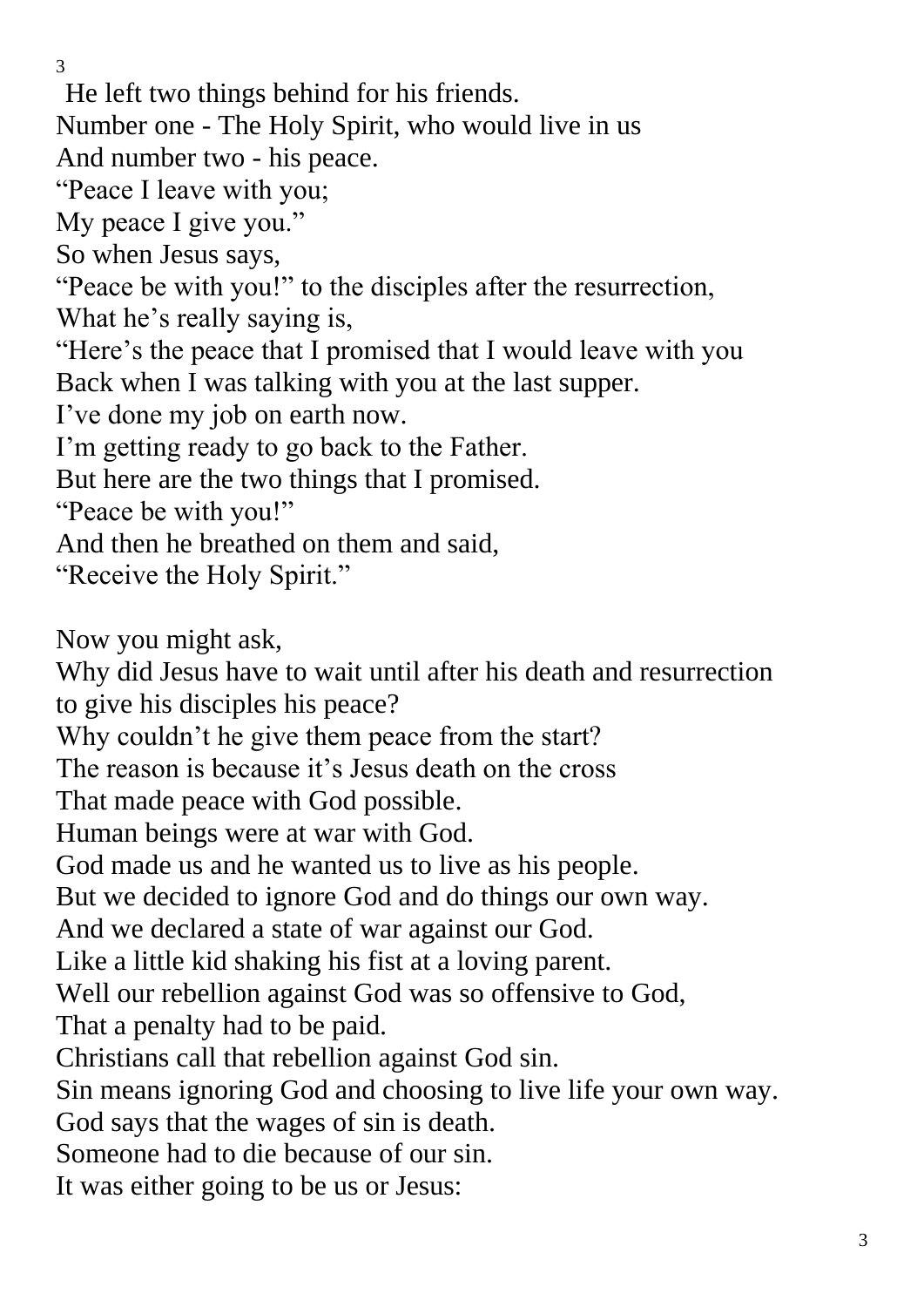God's own Son God the Son. So when Jesus died on the cross, He made peace with God possible. If we become Jesus' followers, If we put our trust in him and live as his disciples, Then instead of being at war with God, We can be at peace with God.

So after Jesus died and rose again, Peace with God was possible! It hadn't been possible before hand. And Jesus was giving that peace to his followers who trusted in him. "Peace be with you!" Easter Sunday means that we can receive God's peace.

And that's not all. He didn't just give them peace. He gave them a job to do! Easter Sunday means you have a job. 20:23 "As the Father has sent me, I am sending you. If you forgive anyone his sin, They are forgiven: If you do not forgive them, They are not forgiven." Have you ever wondered "Why is it that God doesn't remove all the evil from the world now? I know he's going to do it in the future. But Jesus by his death and resurrection has already won the victory over sin and death, so why doesn't God get rid of all the evil now?" It is true. The battle is already won. There's only one reason God delays.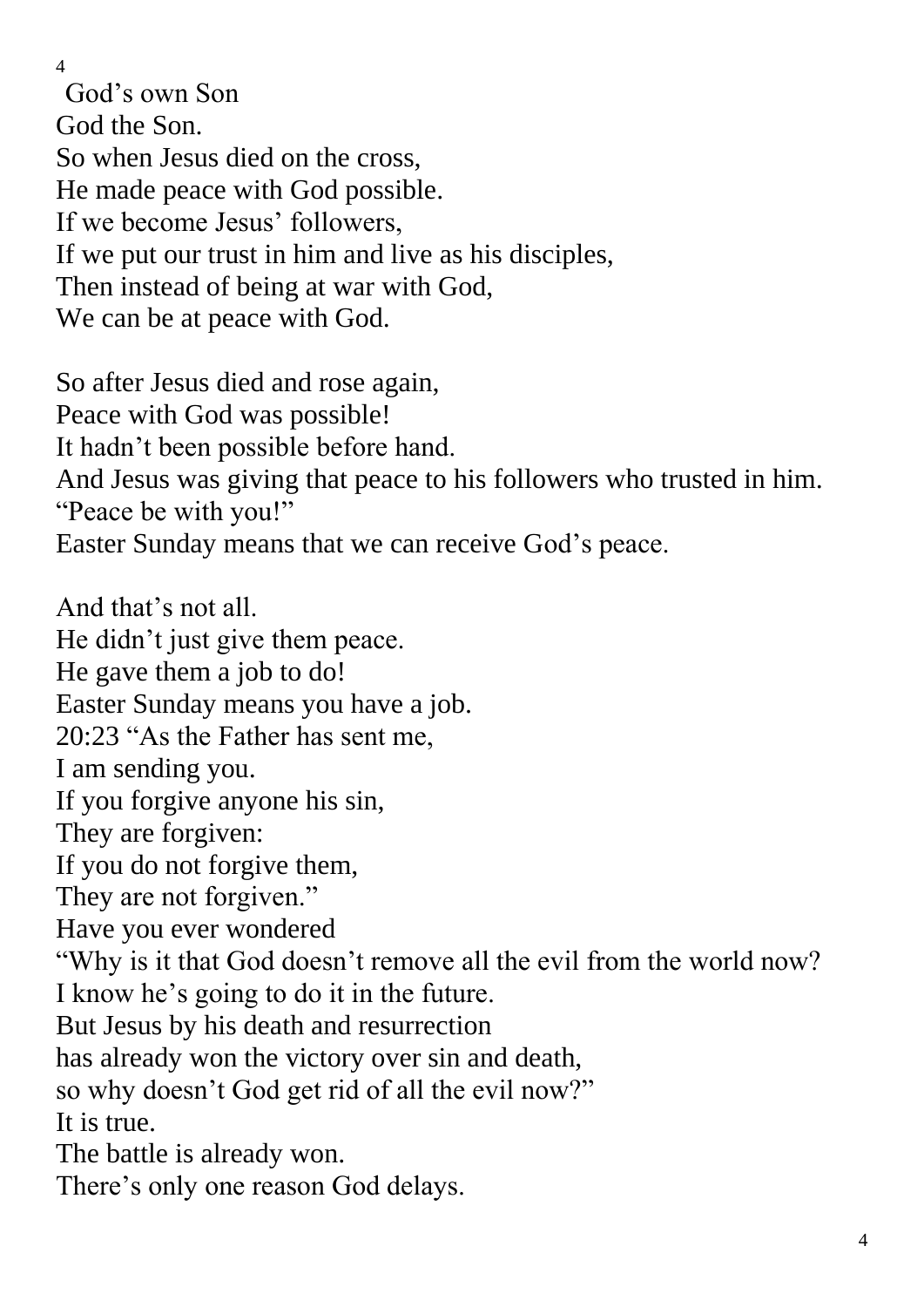It's because he's got a job for the church to do.

"As the Father has sent me,

I am sending you."

Have you ever thought about that?

The only reason this earth is still here

is because Jesus has given the church a job to do.

It makes the mission of the church tremendously important.

If you said to someone on the street,

That the only reason this earth is still here,

Is because the church hasn't finished doing the job

that Jesus has given us,

They'd probably think you were a bit crackers.

But that's the truth.

It's not because we're super important.

It's because the job Jesus has given us is crucial to God's plans.

It's the only reason God delays in bringing this earth to its final end, And making everything new.

If the job we've got is so important.

What is it?

Well we get two descriptions.

One in verse 23,

And one connected to the story of Jesus' appearing to Thomas.

So first of all,

Verse 23.

"If you forgive anyone his sins,

They are forgiven.

If you do not forgive them,

They are not forgiven."

"As the Father sent me, So I send you." To do what Jesus? To forgive people's sins And even more scarily perhaps,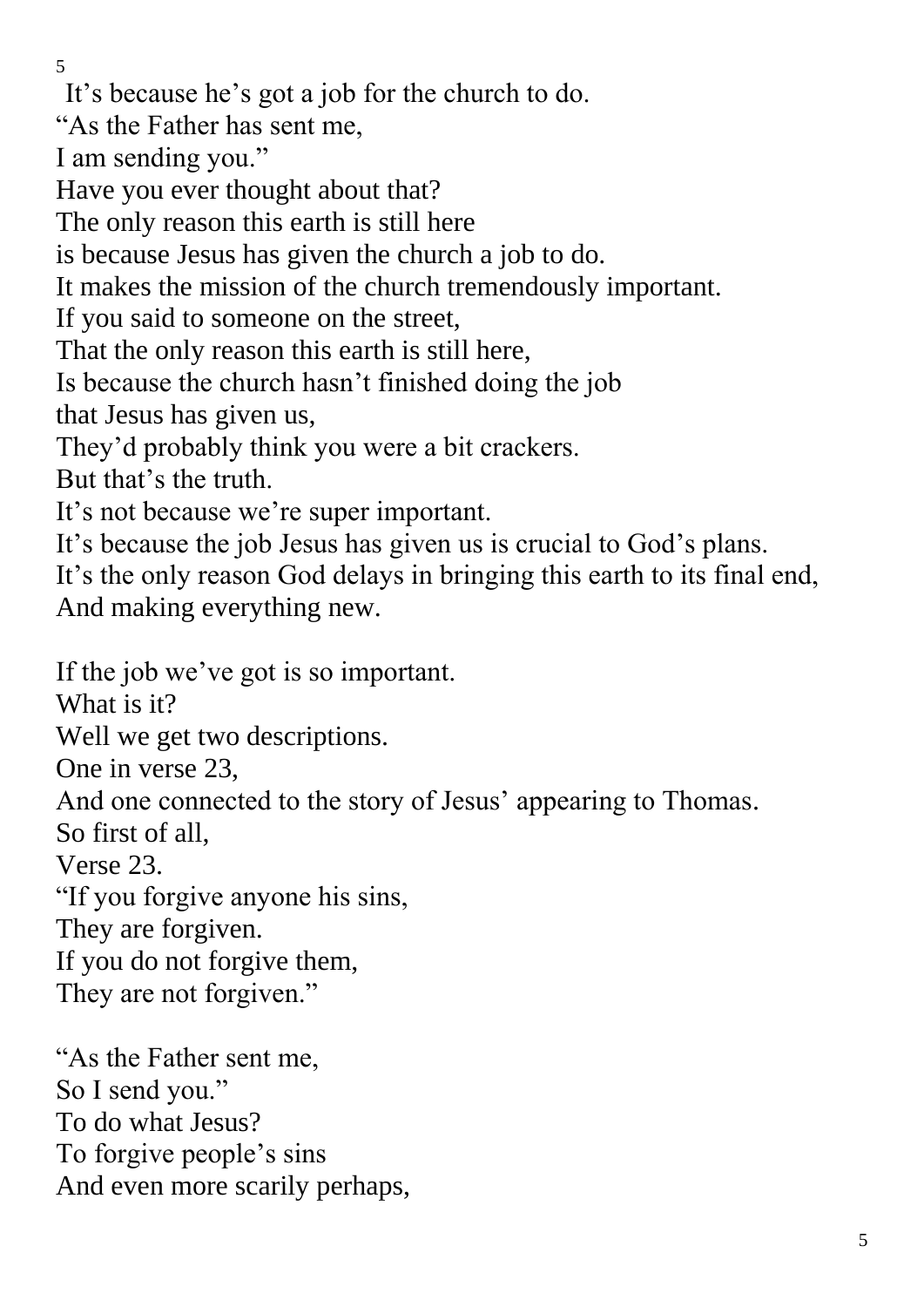to not forgive people's sins. That's our job!

Now that's controversial, isn't it? For many of us even saying somebody else has sins seems incredibly judgemental. To say that it's our job to forgive them or not forgive them, That seems presumptuous to the point of blasphemy. Surely it's God's job to forgive sins? But this is what Jesus says. "If you forgive anyone his sins, They are forgiven. If you do not forgive them, They are not forgiven."

It is God's job to forgive sins. But that's implied in what Jesus says. "If you forgive anyone his sins, They are forgiven." They are forgiven by whom? By God, of course. "If you do not forgive them, They are not forgiven." Not forgiven by whom? By God, of course. God is still forgiving and not forgiving. But we have a large part to play in the process.

Well how will this work in practice? It's not about setting up confessionals in churches for ministers to hear confession. It's not about the minister pronouncing an absolution during a church service. And there's a reason for that. This verse is not directed to clergy.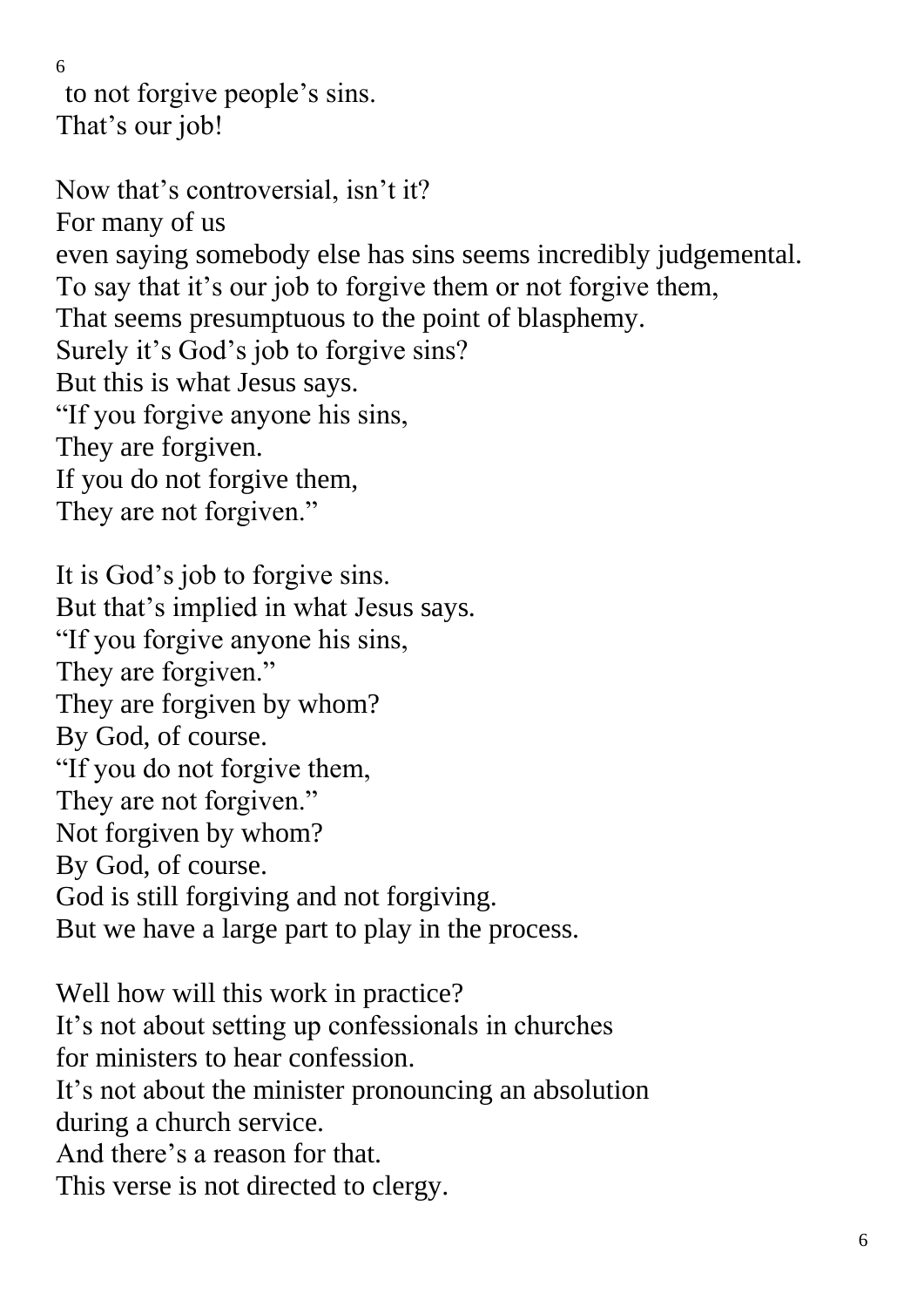It's directed to all Christian people. Jesus is talking to all his disciples, Not just the twelve. Forgiving sins and not forgiving sins. It's a job for all of us, Not just the ministers. So how does it work in practice? This is how I think it works. Suppose you share the gospel message with a friend. You tell them about Jesus' death on the cross for the sins of the world – You tell them about Jesus' resurrection to obtain the gift of eternal life. You take them along to be part of the church community. And they say to you, "I want to become a follower of Jesus." Well your response would be, "Follow Jesus and your sins will be forgiven." And when you say that, God has forgiven their sins. He's worked through you. Your explanation of the gospel message – Your bearing witness to Jesus – Your inviting them to become part of the Christian community. He's worked through all of that, And through you – God has forgiven their sins. But supposing you do all that, You explain the cross and the resurrection, You take them along to a Christianity Explored course that your church is running, So they can have their questions answered. You put in lots of effort – So that they might have the opportunity to receive eternal life.

7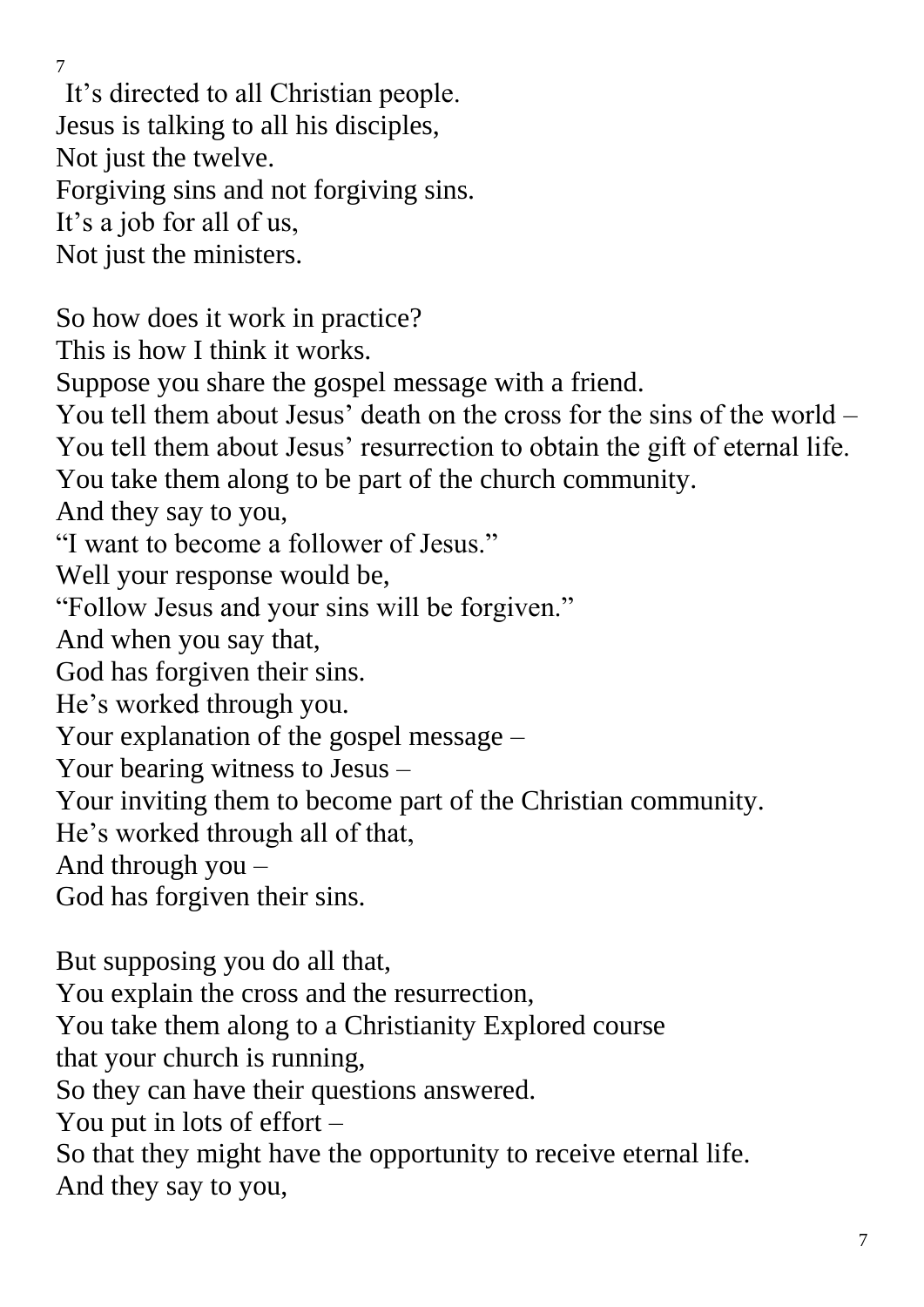8 "I don't want to follow Jesus." You'd have to say to them, "Friend, your sins are not forgiven." When you do that, It's both a description of the reality of their situation, And sadly it's a condemnation of their rebellion against God. God has not forgiven that person's sins.

"If you forgive anyone their sins, They are forgiven; If you do not forgive them, They are not forgiven." It gives our lives as part of God's church great significance, Doesn't it?

"If you (that's you lot out there) forgive anyone their sins, They are forgiven; If you (that's you lot out there again) do not forgive them, They are not forgiven."

I said there were two descriptions of the job Jesus has given us. That's the first forgiving sins and withholding forgiveness. And the second is in John's description of Thomas coming to faith. Thomas' story is all about believing in Jesus.

The first thing that Thomas says,

"Unless I see the nail marks etc,

I will not believe it."

Then Jesus' statement to Thomas,

"Stop doubting and believe."

And if you read the original Greek the emphasis is even more apparent. It says,

"Stop unbelieving and believe."

It's clumsy in English but it shows what John is stressing.

Then Jesus' next statement to Thomas,

"Because you have seen me,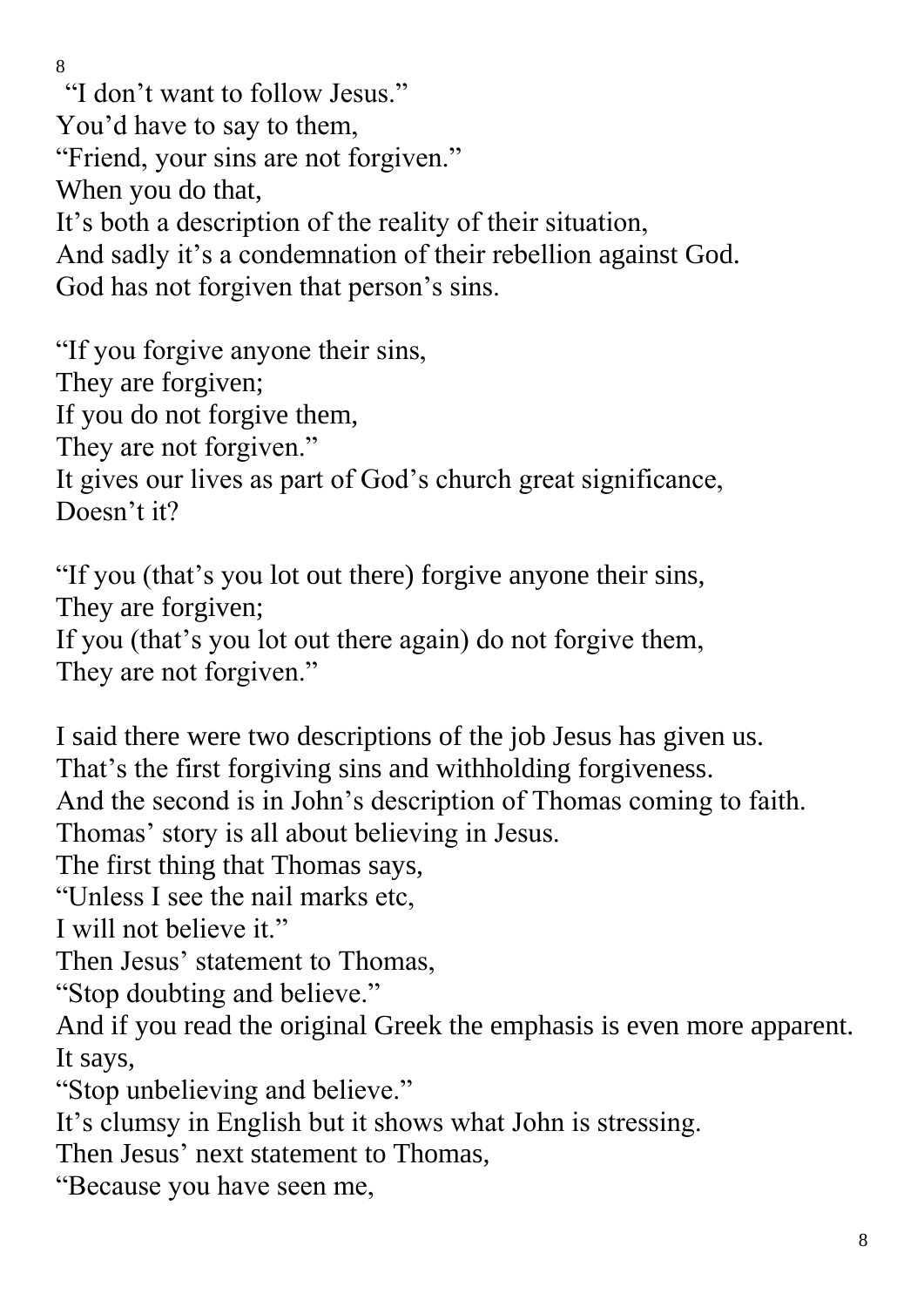You have believed;

Blessed are those who have not seen

And yet have believed."

Then John's editorial comment which follows,

"These stories have been written down,

That you, the reader, may believe that Jesus is the Christ,

The Son of God,

And that by believing you may have life in his name."

It's a story about believing.

Jesus helps Thomas to believe.

Jesus says that other people who believe are blessed.

John says that the goal of his writings is to help people believe in Jesus.

How does that fit in with Jesus' job that he has left the church?

Well our job is to help people believe in Jesus.

The Father sent Jesus,

And Jesus helped people to believe in all sorts of ways,

But in particular Jesus helped Thomas to believe.

And Jesus sends the disciples,

And so in response to that call,

John has written his gospel,

To help people believe.

That leaves an unmistakable question begging for us. Jesus sends us too. What are we going to do to fulfil our job description? If you forgive anyone's sins they are forgiven; If you do not forgive them they are not forgiven. What are we going to do to help people believe, So that their sins may be forgiven? If we're not doing this, Then we're like a vineyard that's not growing grapes. Or to use the biblical analogy, We're like a fig tree with no figs. And I don't need to tell you what happens to the fig tree